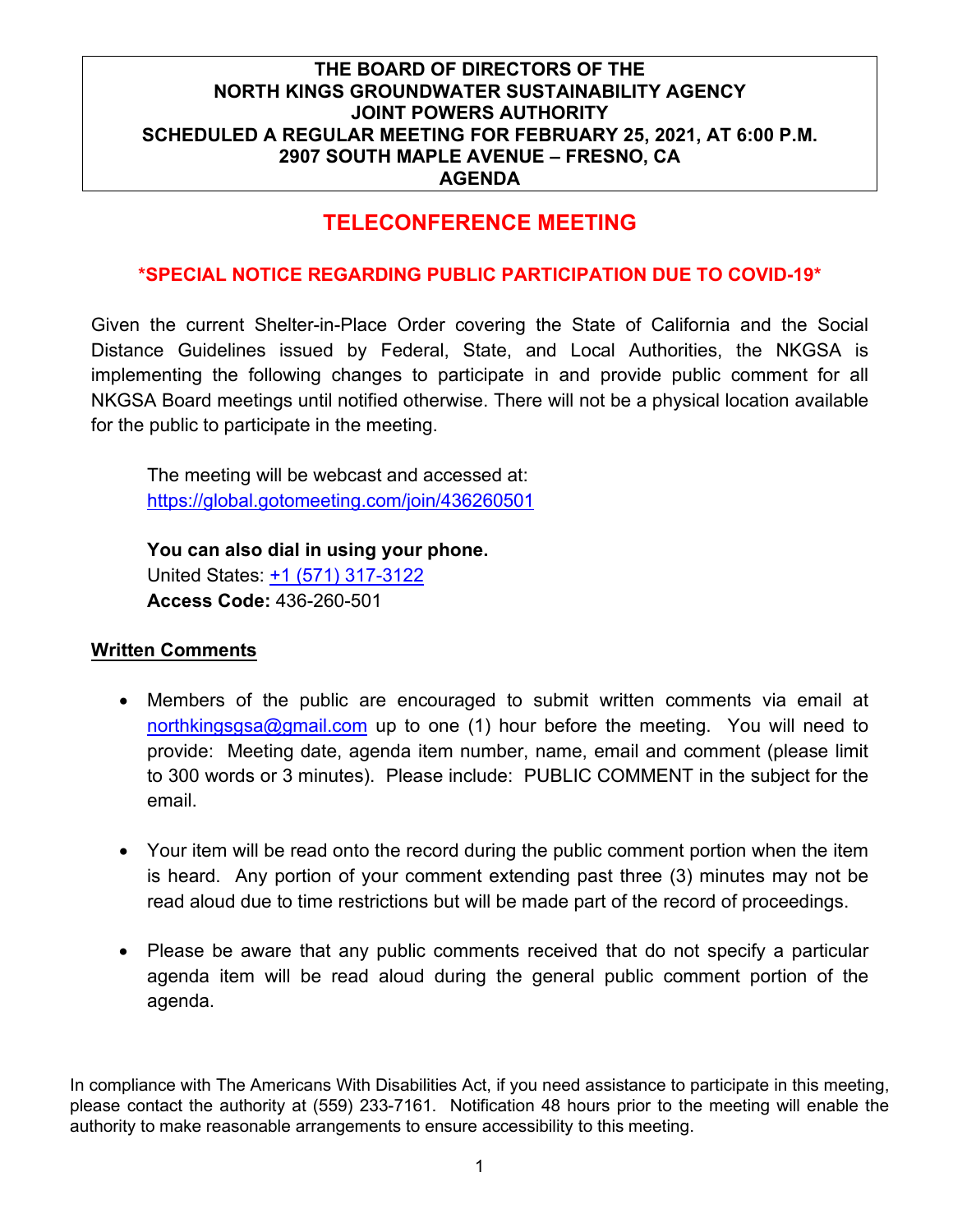## **TELECONFERENCE MEETING**

• If a written comment is received after 5:00 p.m. on the day of the meeting, efforts will be made to read the comment into the record. However, staff cannot guarantee that written comments received after 5:00 p.m. will be read. All written comments that are not read into the record will be made part of the record of proceedings, provided that such comments are received prior to the end of the NKGSA Board Committee meeting.

### **Verbal Comments**

- If you wish to speak to the NKGSA Board on the item by telephone, you must contact the NKGSA Executive Officer at (559) 233-7161 x. 7109 no later than 5:00 p.m. on the day of the meeting.
	- o You will be asked to provide a phone number to call you during the meeting. You will also be asked for your name so that you can be called when it is your turn to speak.
	- $\circ$  You will be called during the comment section for the agenda item on which you will speak.
	- $\circ$  You may be put on hold until your name is called by the Executive Officer.
	- o Your comment period will be limited to three (3) minutes.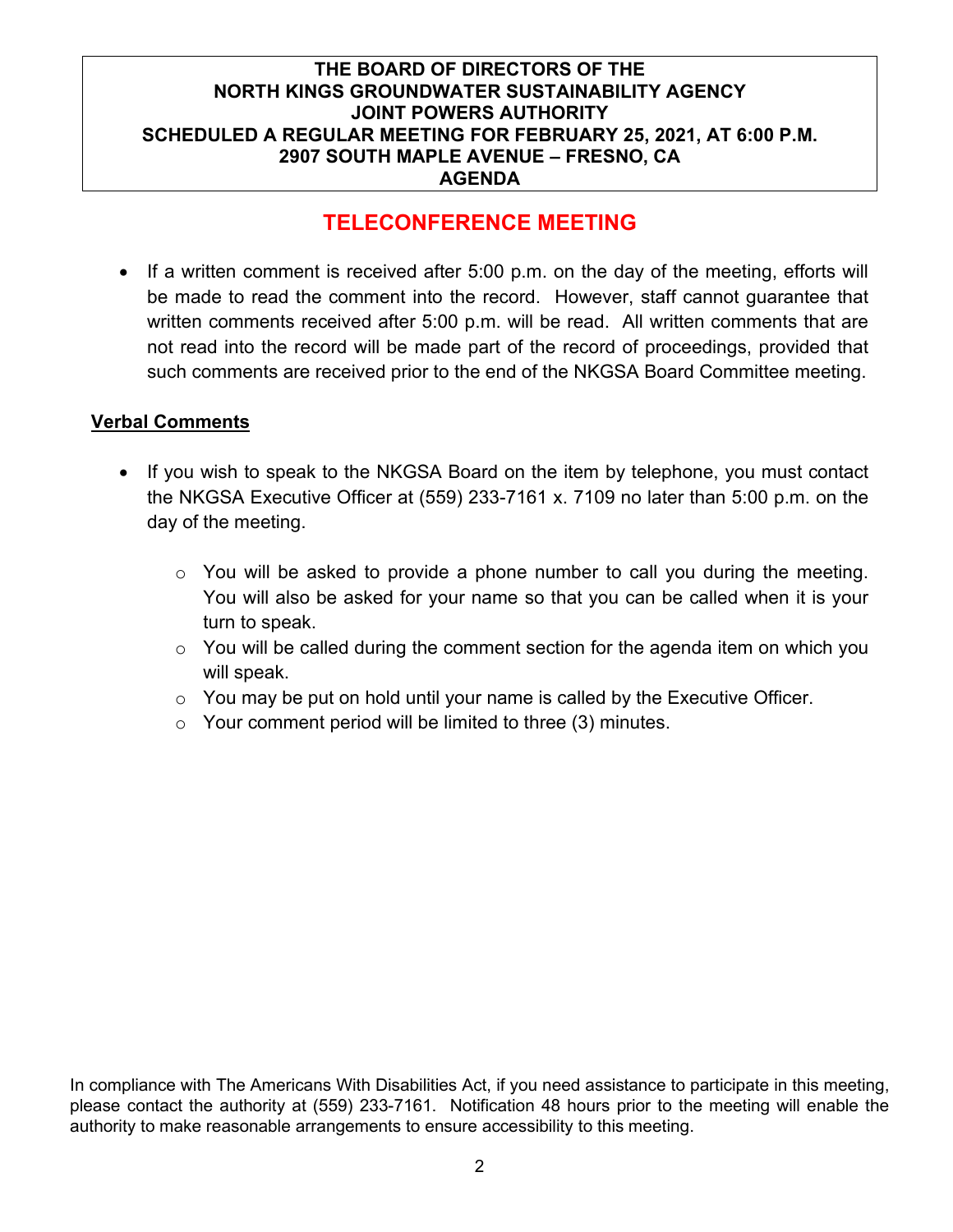## **TELECONFERENCE MEETING**

## **1. PLEDGE OF ALLEGIANCE**

### **2. REVIEW AGENDA**

Additional Agenda Items – Requires Majority Approval of Board - §54954.2(b)

### **3. REVIEW OF FUTURE MEETINGS**

#### **4. PUBLIC PRESENTATIONS (for items not on agenda) – 3 Minutes Maximum Per Person, 10 Minutes Maximum Per Subject**

### **5. POTENTIAL CONFLICTS OF INTEREST**

Any Board Member who has a potential conflict of interest may now identify the item and recuse themselves from discussing and voting on the matter. [FPPC §18705]

### **6. ADMINISTRATIVE MATTERS**

- a. Discussion/Possible Action on Board Meeting Minutes January 28, 2021
- b. Kings Subbasin Coordination Update (Samuelian)
- c. Water Conditions Update (Claes)
- d. Advisory Committee Update (Redelfs)
- e. Discussion/Possible Action Approval of Professional Services Contract Provost & Pritchard Consulting Group – Kings Basin Coordination - \$33,000.00 (Chauhan)
- f. Workgroup Updates (Chauhan)
	- i. Policy Workgroup (Chauhan)
		- 1. Discussion/Possible Action Adoption of the New Well Review Policy – NKGSA 2021-001 (v. 01.27.2021) (Chauhan)
		- 2. Member Agency Reporting Policy Update

### **7. FINANCIAL MATTERS**

- a. Discussion/Possible Action Approval of the December 2020 Expense Report (Hailey)
- b. Discussion/Possible Action Approval of the Financial Statements as of December 31, 2020 (Hailey)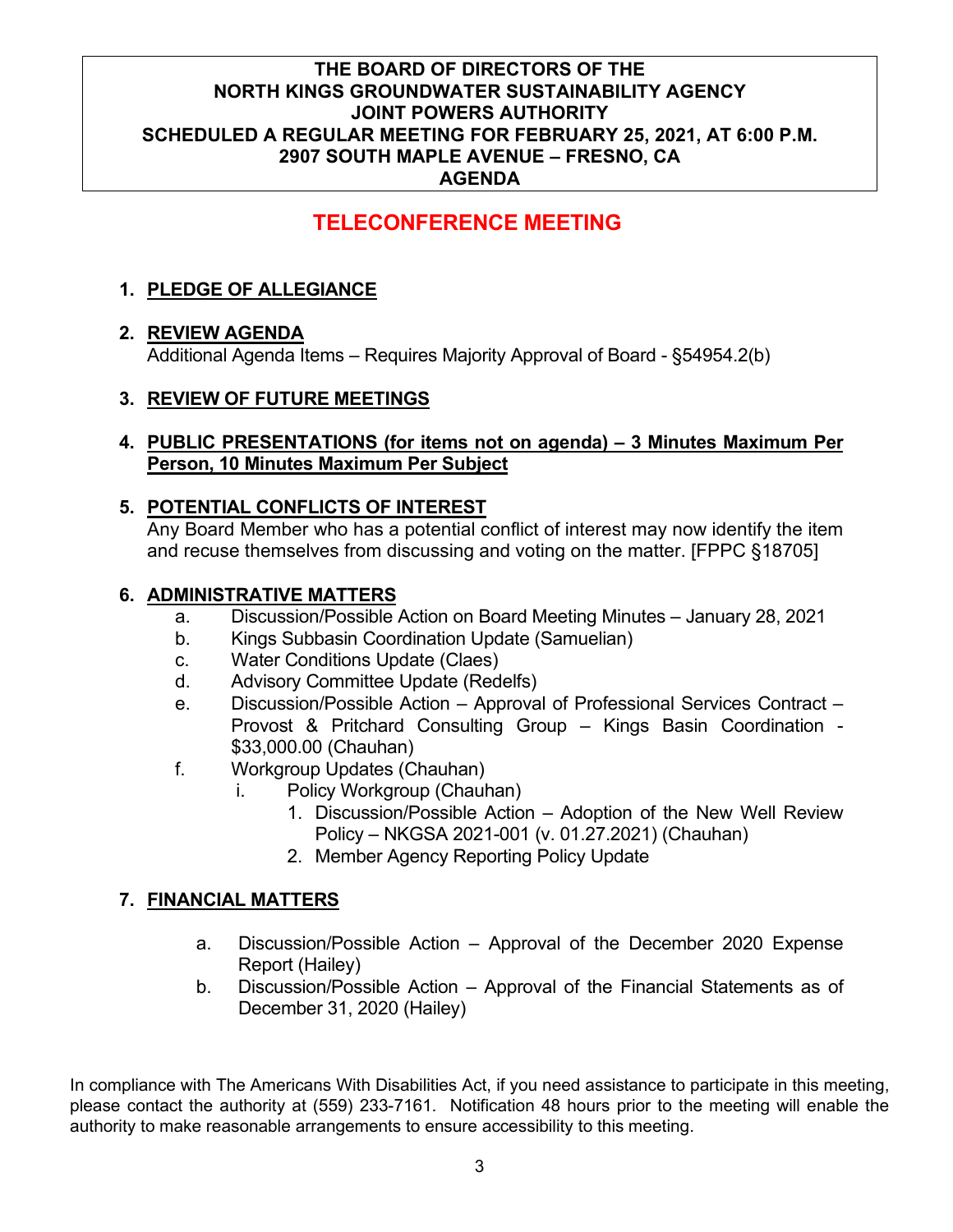## **TELECONFERENCE MEETING**

## **8. EXECUTIVE OFFICER REPORT (Chauhan)**

- a. Member Agency Mitigation Responsibility Update
- b. Outreach / External Affairs Update
- c. Representative Monitoring Network Update
- d. Miscellaneous

## **9. DIRECTORS REPORT**

### **CLOSED SESSION**

**Conference with Legal Counsel – Anticipated Litigation** (Government Code Section 54956.9(d)(2)): One potential case

## **10.REPORT ON ACTION(S) TAKEN IN CLOSED SESSION**

## **11.ADJOURNMENT**

Note: This agenda is posted pursuant to the provisions of the Government Code commencing at Section 54950. The date of this posting is February 22. 2021. Posting locations are: 1) Fresno Irrigation District Office; 2) NKGSA Website; and 3) Notice Box located in front of 2907 S Maple Avenue – Fresno, CA (24-hour access available on District website and in the mailbox in front of building).

"In accordance with California Government Code Section 54957.5, any writing or document that is a public record, relates to an open session agenda item and is distributed less than 72 hours prior to a regular meeting, will be made available for public inspection in the District offices during normal business hours. If, however, the document is not distributed until the regular meeting to which it relates, then the document or writing will be made available to the public at the location of the meeting."